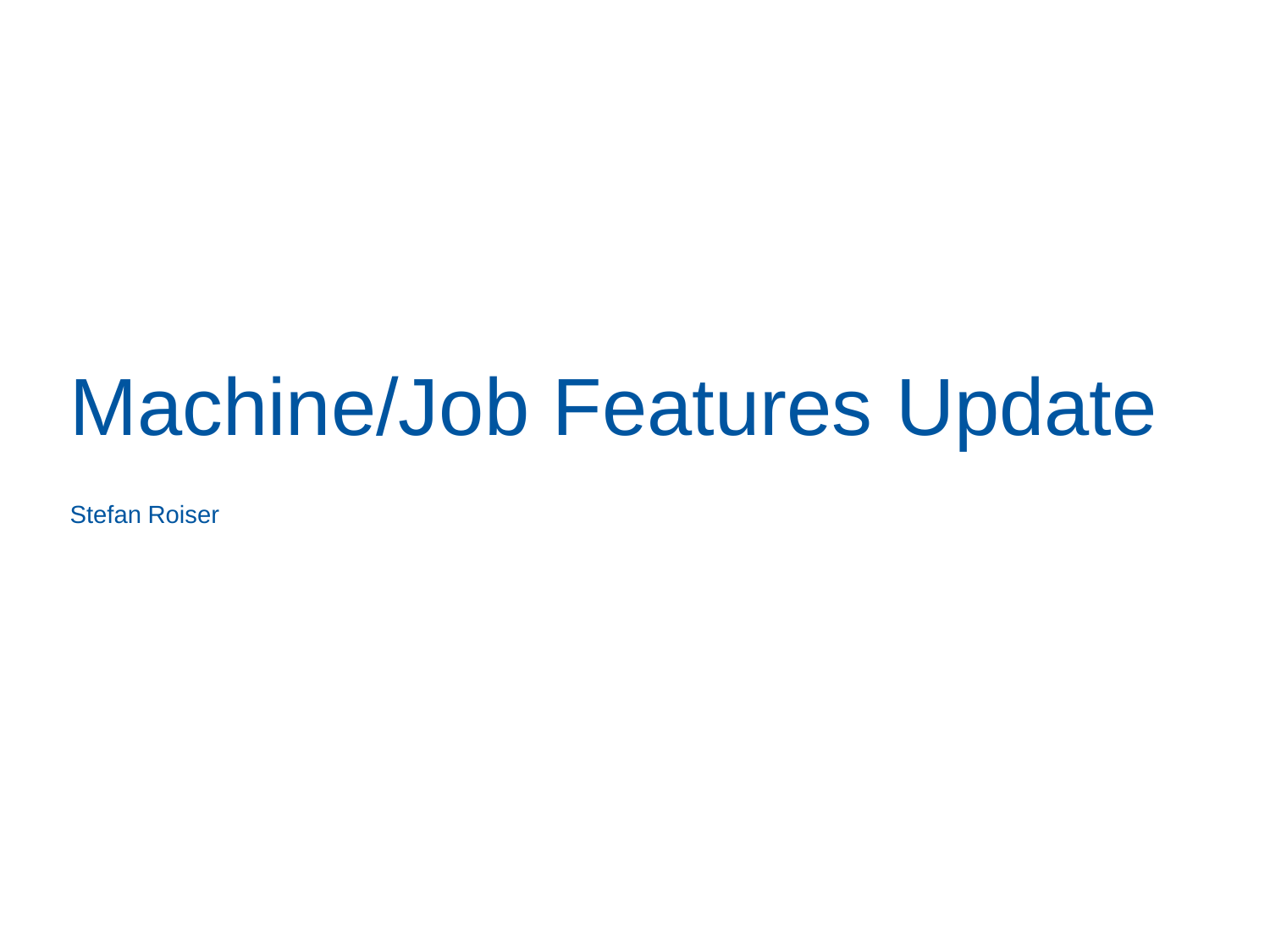# Machine/Job Features Recap

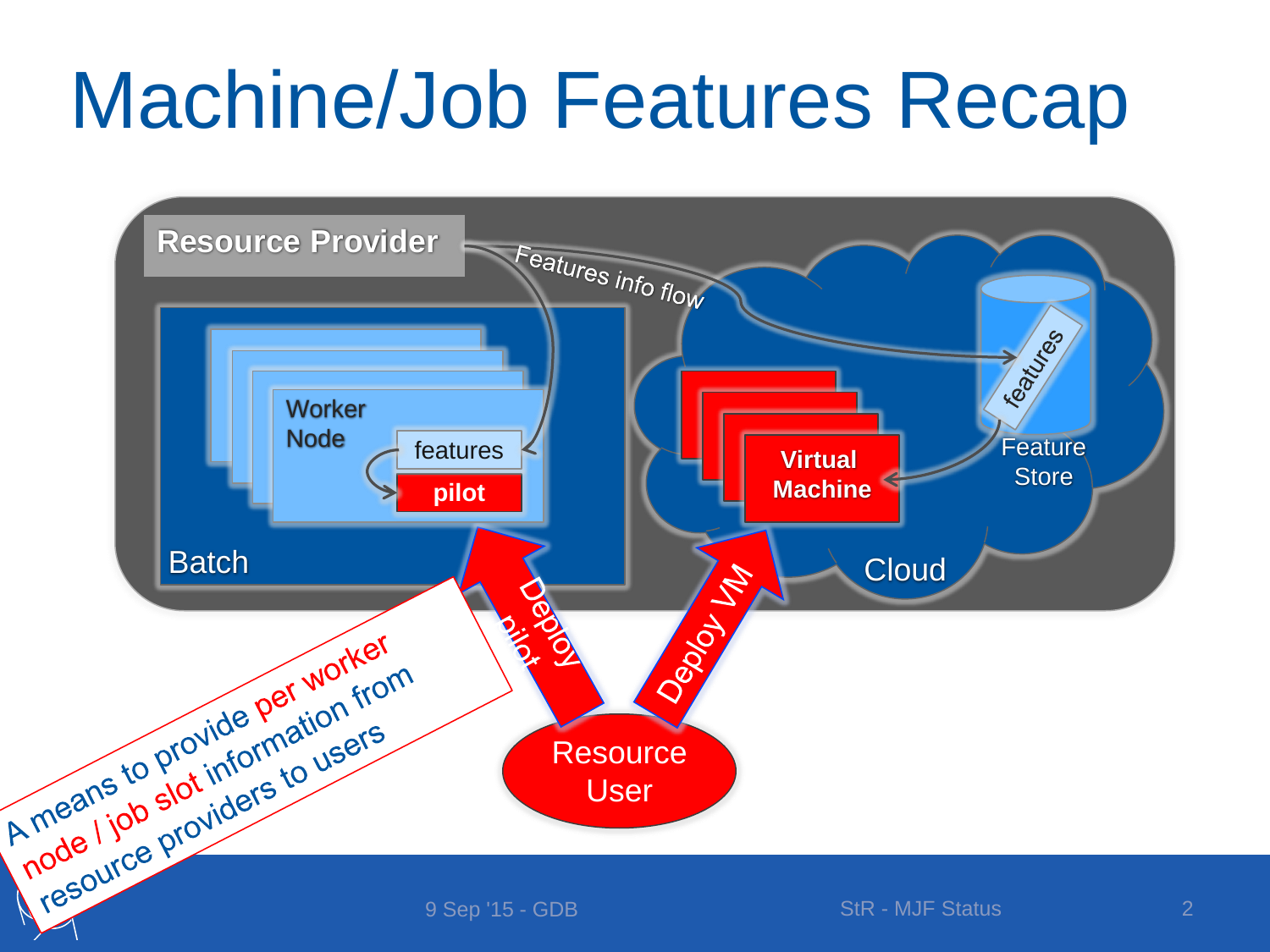### Features and their Usage

- Machine Features: WN power, Shutdown time, # jobslots, # physical/logical cores
- Job Features: Limits on CPU/Wall time, scratch space and memory, # cores allocated, job start time
- What to use it for:
	- Discover specific limits on this WN
	- Calculate time left in queue
	- Announce shutdown of WN to users
	- …

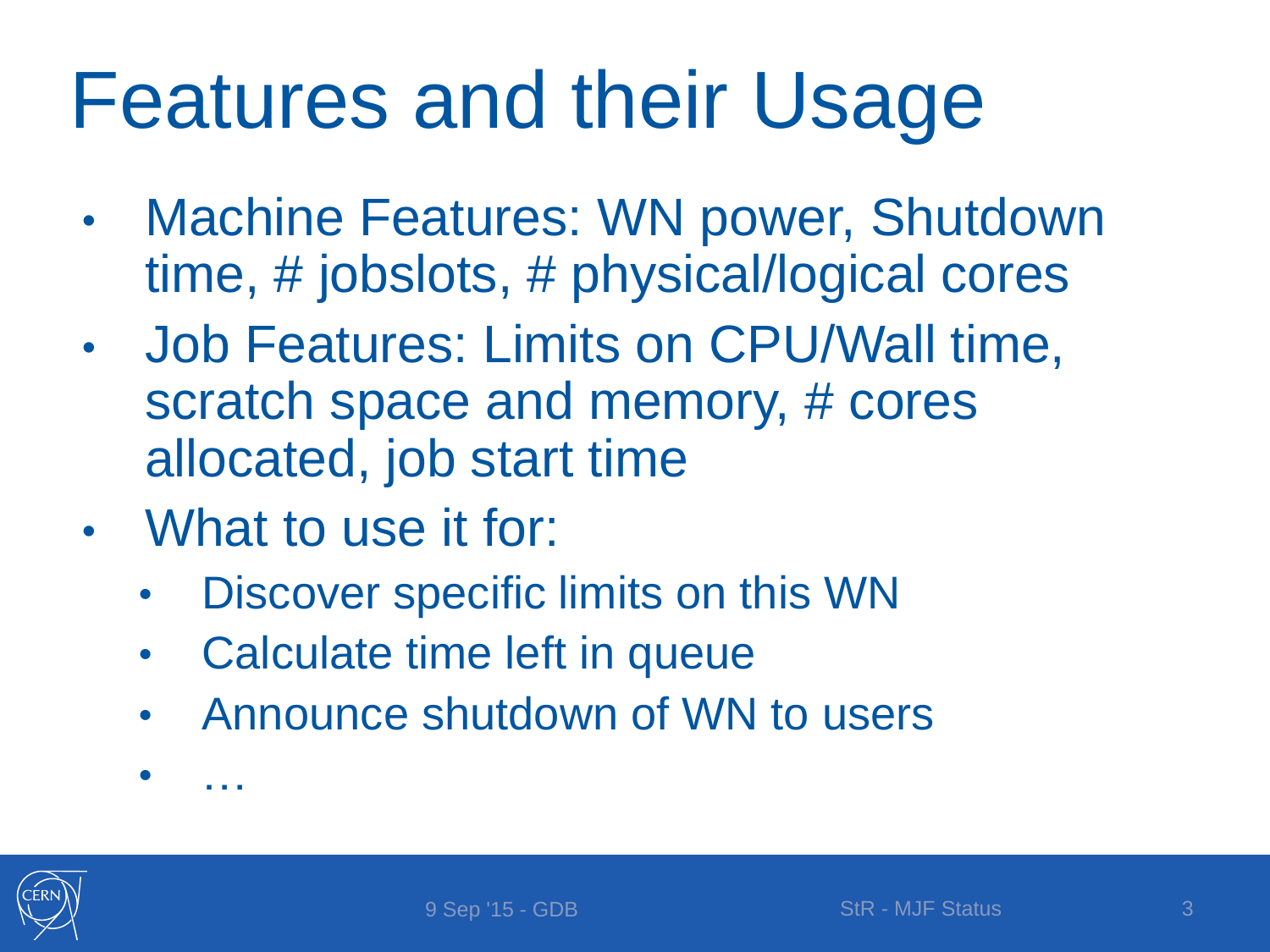# Reference Implementations

| <b>Technology</b> | <b>Convener</b>            |
|-------------------|----------------------------|
| Apache            | <b>Andrew McNab</b>        |
| <b>HTCondor</b>   | <b>Marian Zvada</b>        |
| <b>LSF</b>        | <b>Ulrich Schwickerath</b> |
| <b>SGE</b>        | <b>Manfred Alef</b>        |
| <b>Slurm</b>      | <b>Ulf Tigerstedt</b>      |
| <b>Torque/Pbs</b> | Jan Just Keijser           |

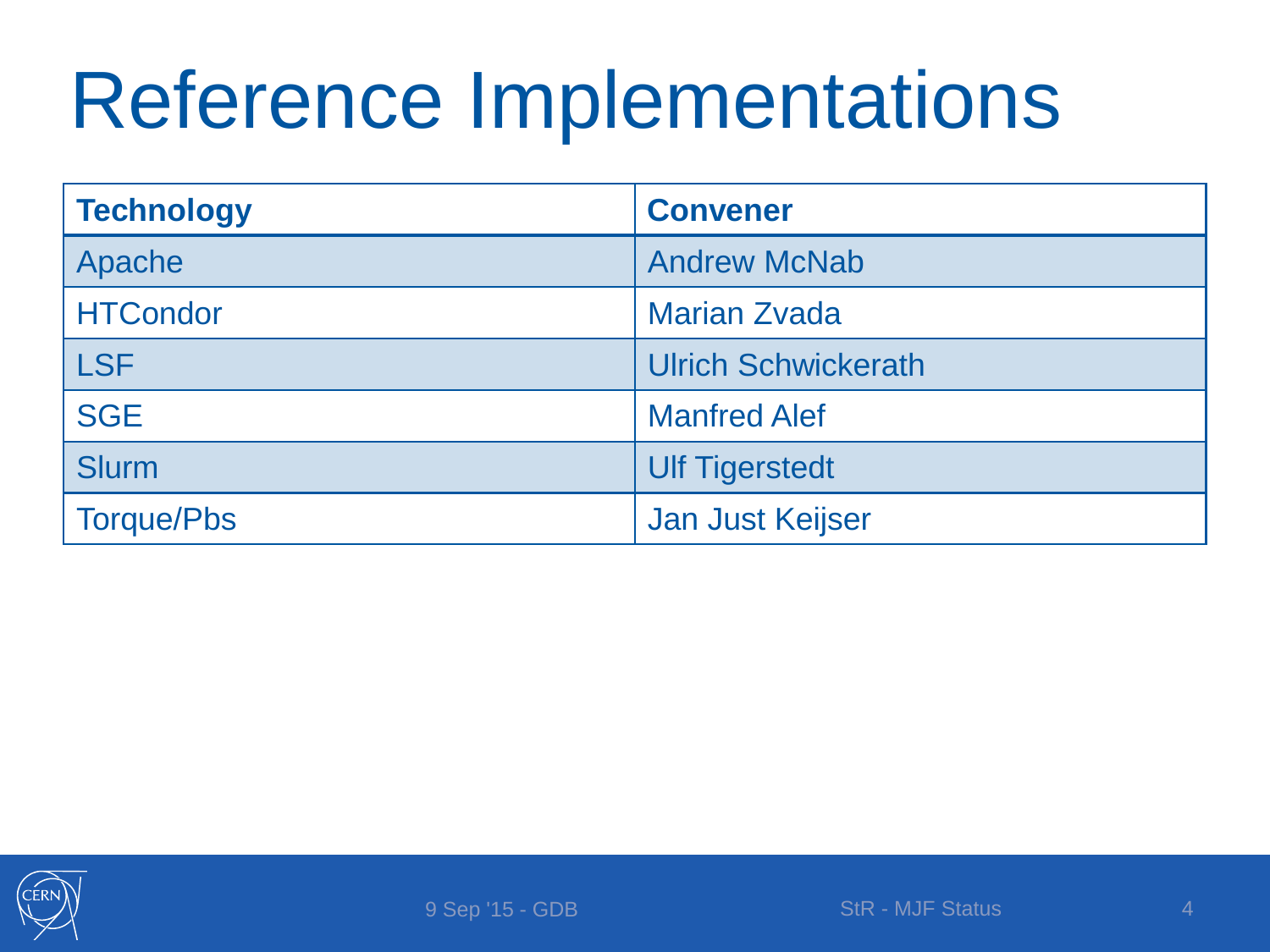# MJF Taskforce Scope

- Check the completeness of the proposal for ✓ machine/job features
- Coordinate implementations used in WLCG and an interface for its usage to the VOs ✓
- Provide means to monitor the correctness of the provided information ✓
- Plan and execute the deployment of those implementations at all WLCG resources

Note: Correctness checking of the provided feature values is NOT in the scope of this TF

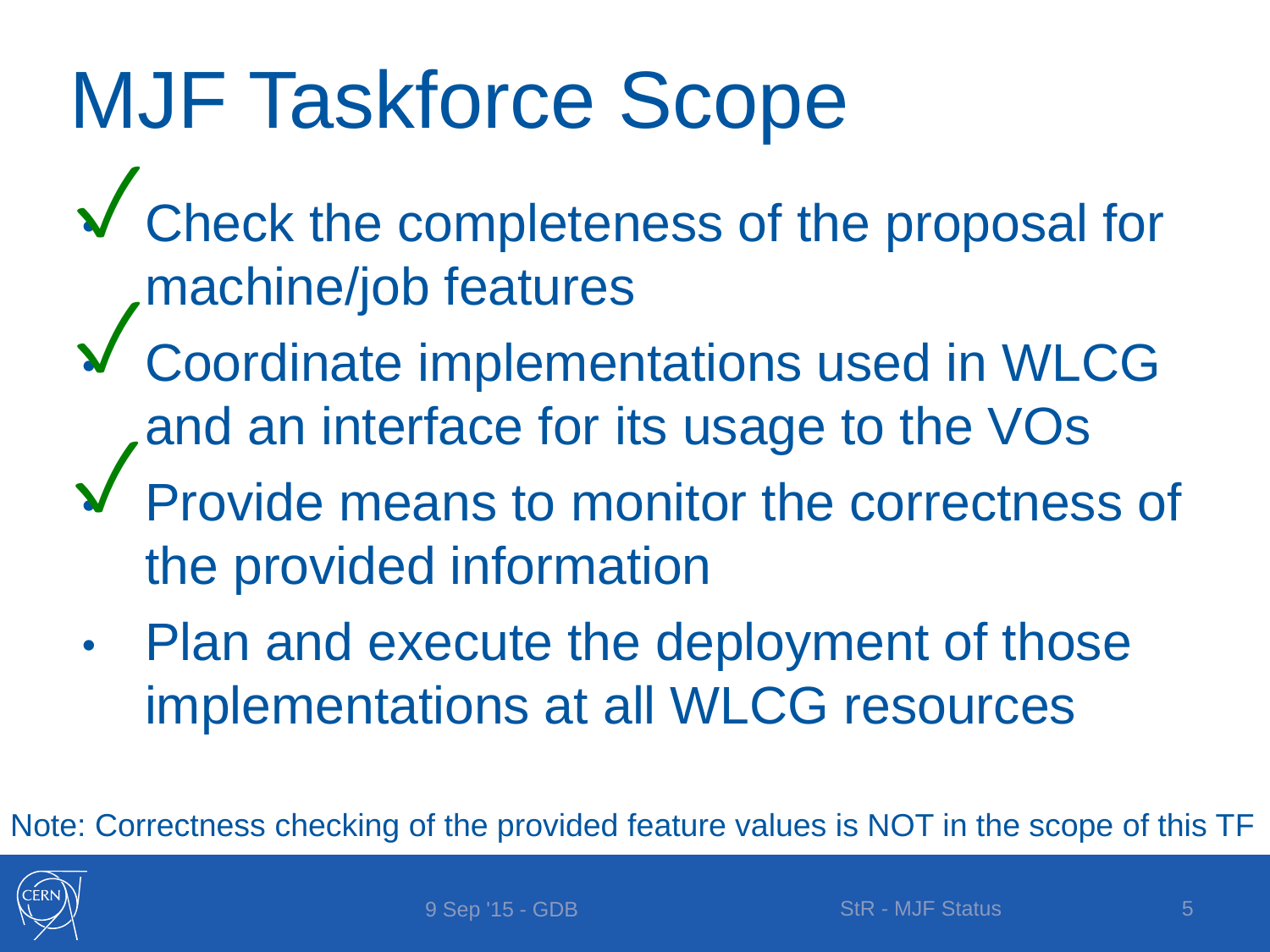# MJF SAM Probe

- **MJF SAM Probe**<br>Testing the existence of MJF on WLCG sites
- Running in LHCb preprod for some months
	- <http://wlcg-sam-lhcb-dev.cern.ch/templates/ember/#/>

| <b>Legend</b> | <b>Metric Name</b>                       |
|---------------|------------------------------------------|
| 6             | org.lhcb.WN-mjf2 (/lhcb/Role_production) |
|               |                                          |

### **Link to data**

| <b>Sitename</b>     | <b>Flavour</b>  | <b>Host status in profile</b> | <b>Hosts</b>             | 6  |
|---------------------|-----------------|-------------------------------|--------------------------|----|
| LCG.CERN.ch         | <b>CREAM-CE</b> | OK                            | ce301.cern.ch            | OK |
|                     |                 | OK                            | ce302.cern.ch            | OK |
|                     |                 | OK                            | ce401.cern.ch            | OK |
|                     |                 | OK                            | ce402.cern.ch            | OK |
|                     |                 | OK                            | ce403.cern.ch            | OK |
|                     |                 | OK                            | ce404.cern.ch            | OK |
|                     |                 | OK                            | ce405.cern.ch            | OK |
|                     |                 | <b>CRITICAL</b>               | ce406.cern.ch            | OK |
|                     |                 | OK                            | ce407.cern.ch            | OK |
|                     |                 | OK                            | ce408.cern.ch            | OK |
| <b>Sitename</b>     | <b>Flavour</b>  | <b>Host status in profile</b> | <b>Hosts</b>             | 6  |
| LCG.GRIDKA.de       | <b>CREAM-CE</b> | <b>WARNING</b>                | cream-ge-1-kit.gridka.de | W  |
|                     |                 | <b>WARNING</b>                | cream-ge-2-kit.gridka.de | W  |
| Note: WARNING       |                 | <b>WARNING</b>                | cream-ge-3-kit.gridka.de | W  |
|                     |                 | <b>WARNING</b>                | cream-ge-4-kit.gridka.de | W  |
| b/c of extra        |                 | <b>WARNING</b>                | cream-ge-5-kit.gridka.de | W  |
| <b>README</b> file, |                 | <b>WARNING</b>                | cream-ge-6-kit.gridka.de | W  |
|                     |                 | <b>WARNING</b>                | cream-ge-7-kit.gridka.de | W  |
| otherwise OK        |                 | <b>WARNING</b>                | cream-ge-8-kit.gridka.de | W  |
| <b>Sitename</b>     | <b>Flavour</b>  | <b>Host status in profile</b> | <b>Hosts</b>             | 6  |
| LCG.LPNHE.fr        | <b>CREAM-CE</b> | ОΚ                            | Ipnhe-cream.in2p3.fr     | OK |

Status: 4 LHCb supporting sites have MJF deployed



… in contact with more UK and swiss sites, out of a total of >60 LHCb supporting sites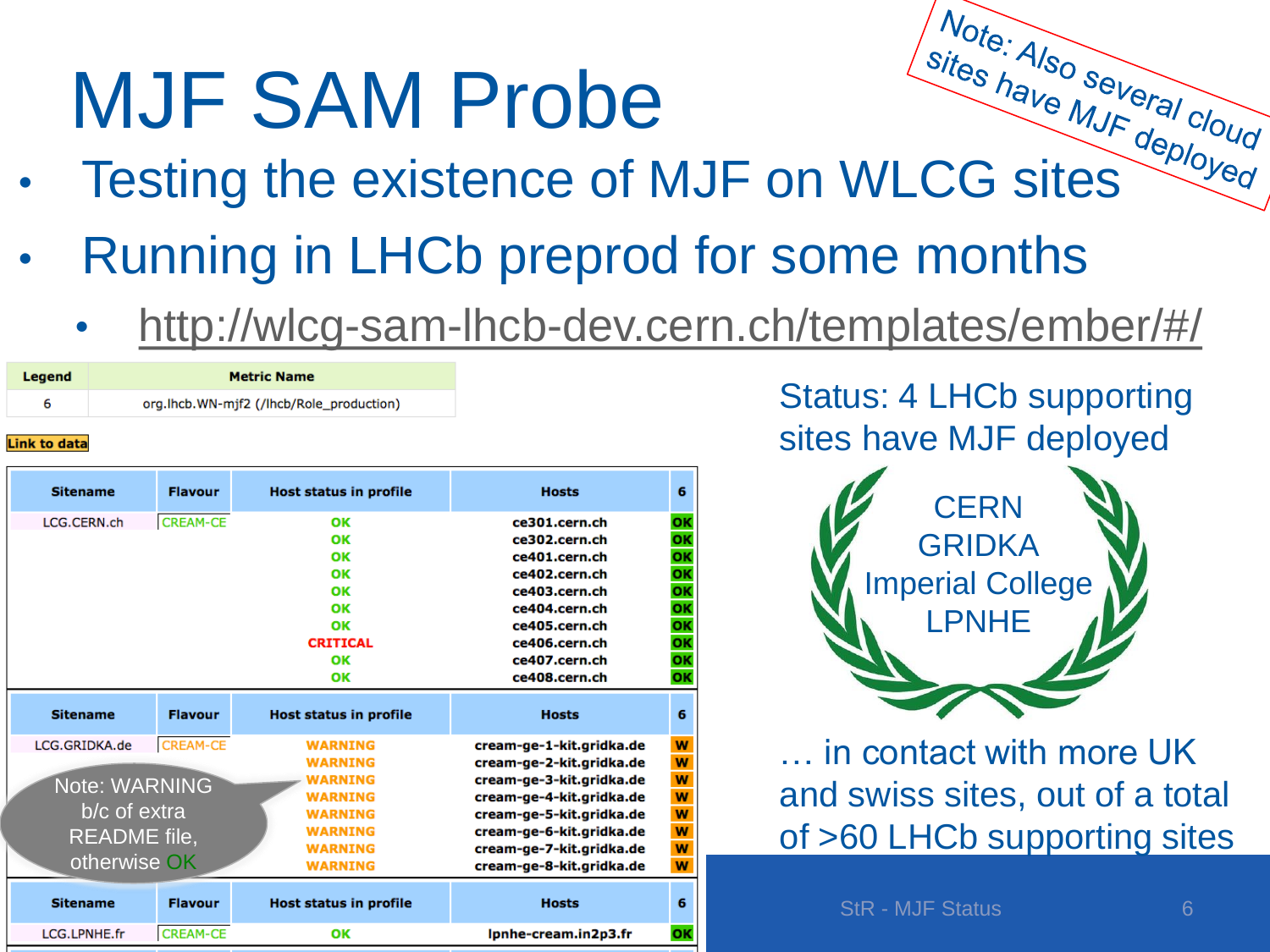### How to move on …

- LHCb asks for deployment of MJF at supporting sites by the end of this year
	- Similar to what has been done for CVMFS
- Correctness of the provided features shall be checked against data collected by experiments
	- See also Philippe's talk
	- If differences are spotted and not obvious bugs the TF can provide a platform for discussion/clarification

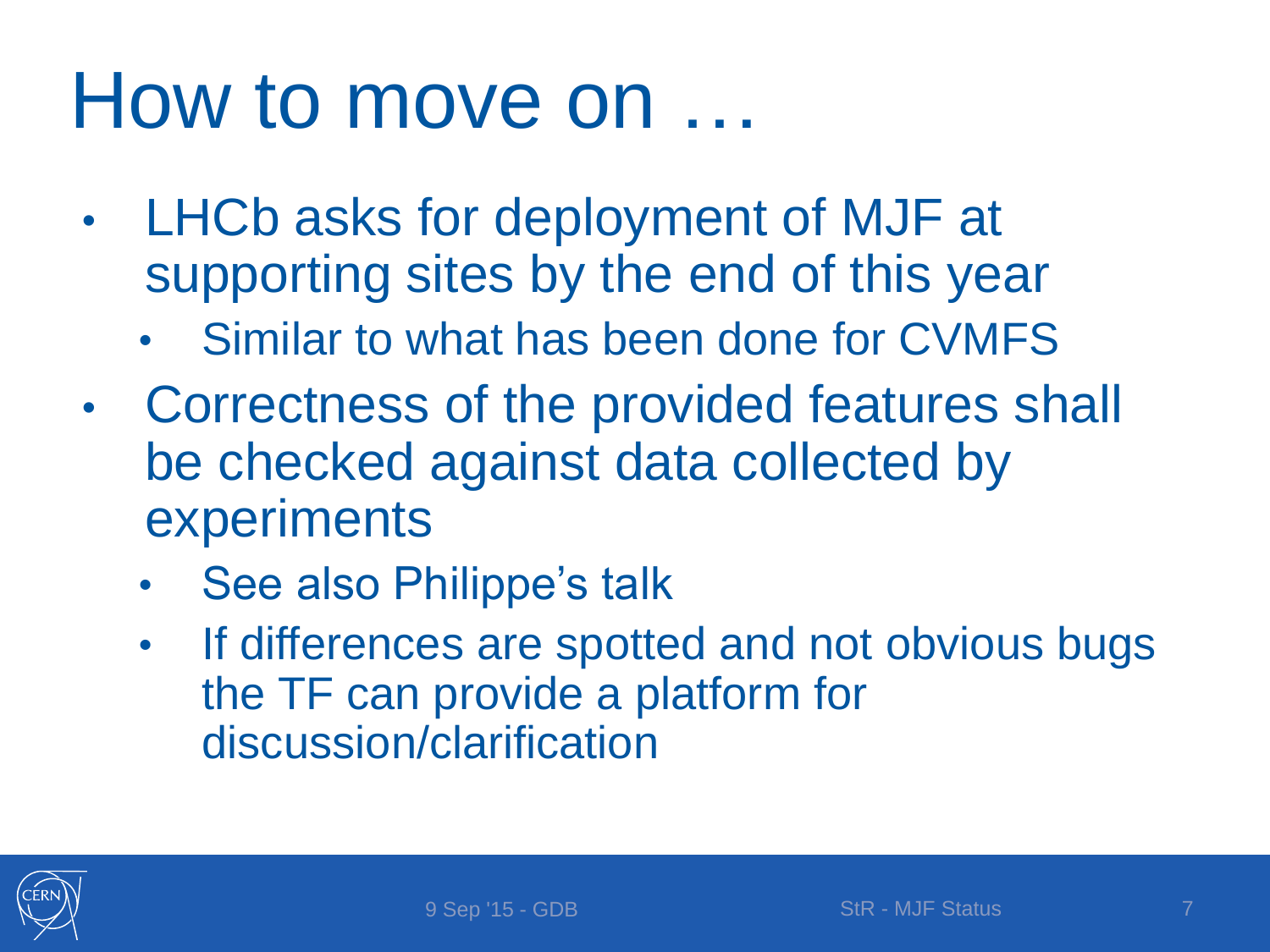# Links / Further Info

- Taskforce Twiki: [https://twiki.cern.ch/twiki/bin/view/LCG/Mach](https://twiki.cern.ch/twiki/bin/view/LCG/MachineJobFeatures) ineJobFeatures
- Git Repo:<http://cern.ch/go/BKp7>
- LHCb SAM preprod instance: http://wlcg[sam-lhcb-dev.cern.ch/templates/ember/](http://wlcg-sam-lhcb-dev.cern.ch/templates/ember/)
- Egroup: wlcg-ops-coord-tf[machinejobfeatures@cern.ch](mailto:wlcg-ops-coord-tf-machinejobfeatures@cern.ch)

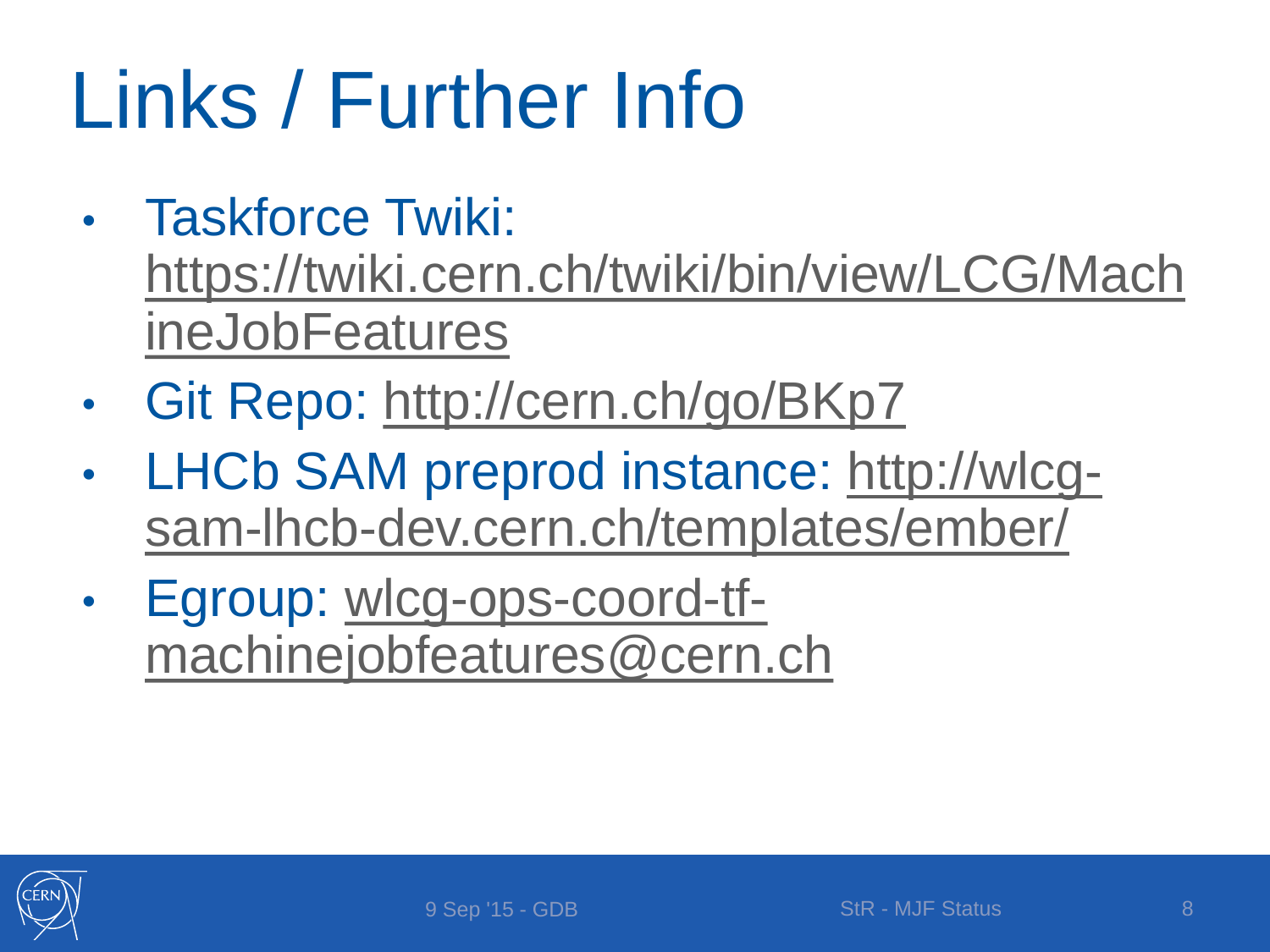### BACKUP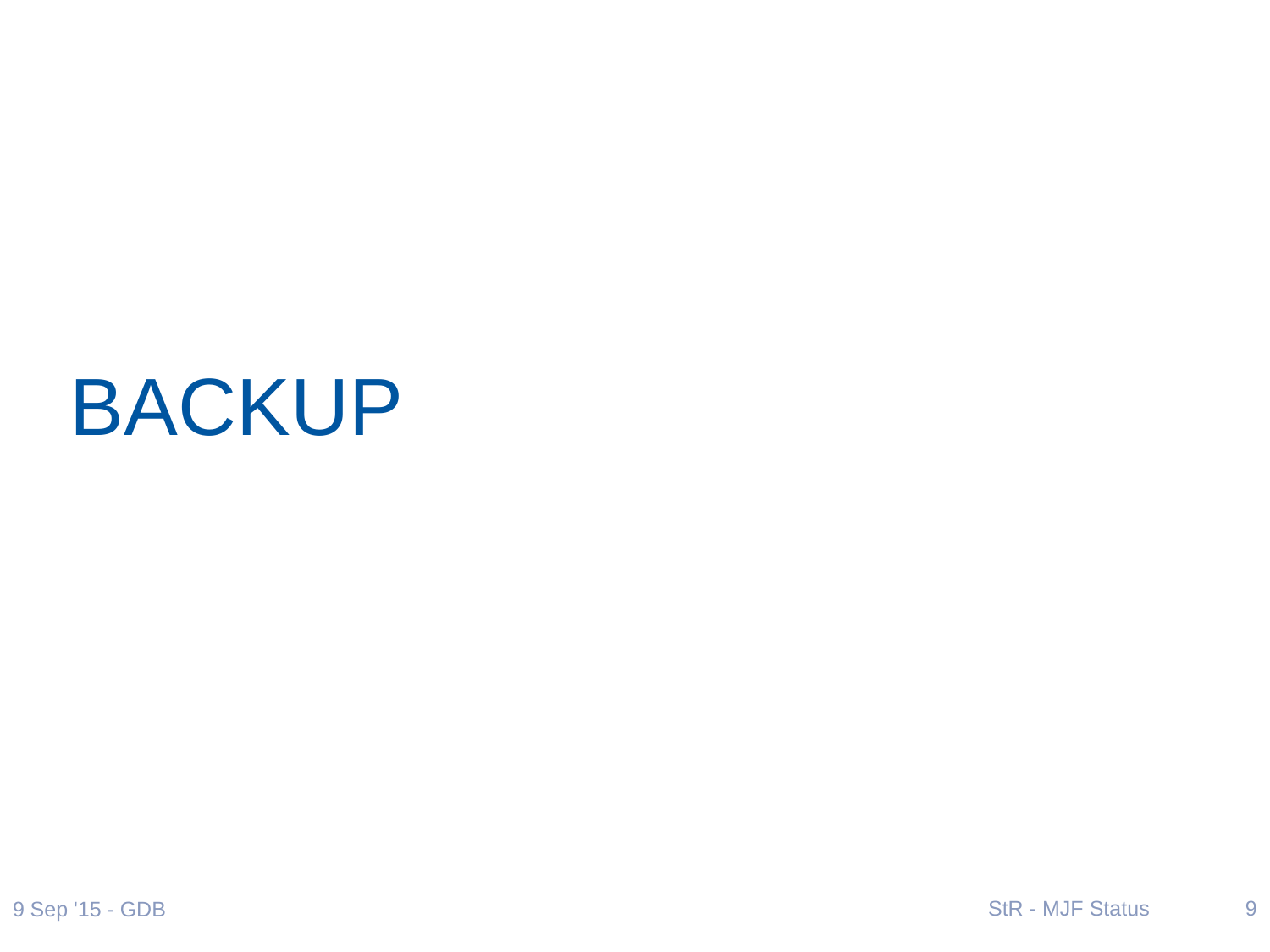# Example MJF SAM probe result:<br>Detailed output of Metric Result

| <b>Field</b>             | <b>Value</b>                                                                                                                                                                                                                                                                                                                                                                                                                                                                                                                                                                                                                                                                                                                                                                                                                                                                                                                                                                                                                                                                                                                                                |  |  |
|--------------------------|-------------------------------------------------------------------------------------------------------------------------------------------------------------------------------------------------------------------------------------------------------------------------------------------------------------------------------------------------------------------------------------------------------------------------------------------------------------------------------------------------------------------------------------------------------------------------------------------------------------------------------------------------------------------------------------------------------------------------------------------------------------------------------------------------------------------------------------------------------------------------------------------------------------------------------------------------------------------------------------------------------------------------------------------------------------------------------------------------------------------------------------------------------------|--|--|
| Hostname                 | ce301.cern.ch                                                                                                                                                                                                                                                                                                                                                                                                                                                                                                                                                                                                                                                                                                                                                                                                                                                                                                                                                                                                                                                                                                                                               |  |  |
| Metric                   | org.lhcb.WN-mjf2                                                                                                                                                                                                                                                                                                                                                                                                                                                                                                                                                                                                                                                                                                                                                                                                                                                                                                                                                                                                                                                                                                                                            |  |  |
| <b>VOFQAN</b>            | /lhcb/Role=production                                                                                                                                                                                                                                                                                                                                                                                                                                                                                                                                                                                                                                                                                                                                                                                                                                                                                                                                                                                                                                                                                                                                       |  |  |
| Service Flavour CREAM-CE |                                                                                                                                                                                                                                                                                                                                                                                                                                                                                                                                                                                                                                                                                                                                                                                                                                                                                                                                                                                                                                                                                                                                                             |  |  |
| Timestamp                | 2015-09-07T05:27:06Z                                                                                                                                                                                                                                                                                                                                                                                                                                                                                                                                                                                                                                                                                                                                                                                                                                                                                                                                                                                                                                                                                                                                        |  |  |
| <b>Status</b>            | OК                                                                                                                                                                                                                                                                                                                                                                                                                                                                                                                                                                                                                                                                                                                                                                                                                                                                                                                                                                                                                                                                                                                                                          |  |  |
| Summary                  | p05795827s46895.cern.ch: Info Probe executed successfully                                                                                                                                                                                                                                                                                                                                                                                                                                                                                                                                                                                                                                                                                                                                                                                                                                                                                                                                                                                                                                                                                                   |  |  |
| Details                  | Info<br>: Processing MACHINEFEATURES<br>Info<br>: MACHINEFEATURES=/etc/machinefeatures/<br>Info<br>: Feature log cores=32 found<br>Info<br>: Feature jobslots=32 found<br>Info<br>: Feature phys cores=16 found<br>: Feature $hs06=358.444$ found<br>Info<br>Info<br>: Feature shutdowntime from specification not found on the worker node<br>Info<br>: Feature shutdown command from specification not found on the worker node<br>: Processing JOBFEATURES<br>Info<br>: JOBFEATURES=/tmp/lhcbprd/jobfeatures/695148758<br>Info<br>: Feature cpu limit secs=2506.83509836962 found<br>Info<br>Info<br>: Feature wall limit secs lrms=172800 found<br>: Feature cpufactor lrms=2.87214743589744 found<br>Info<br>: Feature disk limit GB=1116.4499552 found<br>Info<br>: Feature jobstart secs=1441603426 found<br>Info<br>: Feature cpu limit secs lrms=7200 found<br>Info<br>: Feature wall limit secs=60164.0423608708 found<br>Info<br>: Feature allocated CPU=1 found<br>Info<br>Info<br>: Feature mem limit MB from specification not found on the worker node<br>Info<br>: Feature shutdowntime job from specification not found on the worker node |  |  |